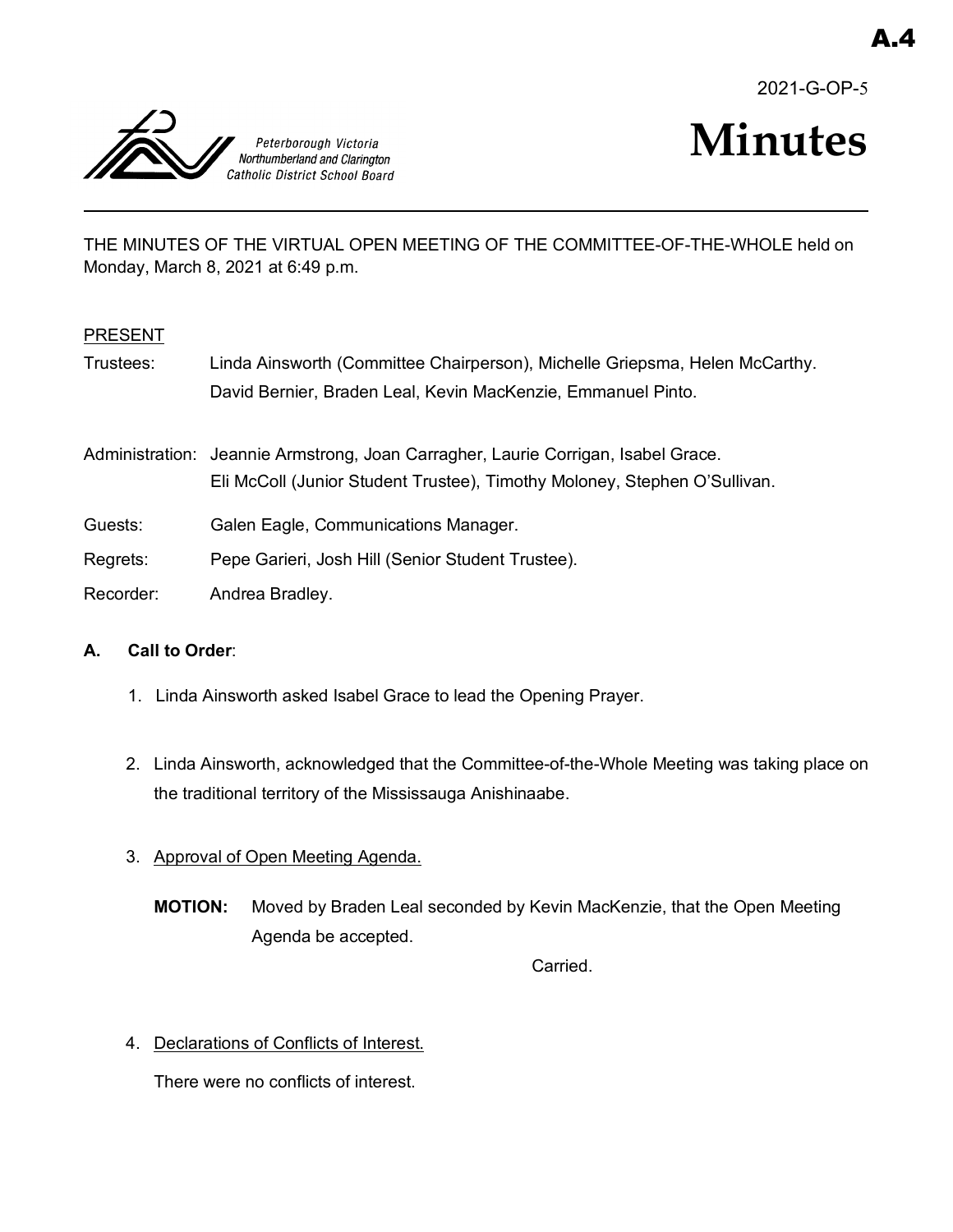- 5. Approval of the Minutes of the Committee-of-the-Whole Open Meeting held on January 11, 2021.
	- **MOTION:** Moved by David Bernier, seconded by Emmanuel Pinto that the Minutes of the Committee-of-the-Whole – Open Meeting, held on January 11, 2021, be approved.

Carried.

## 6. Business Arising from the Minutes.

There was no business arising from the Minutes.

## **B. Recommended Actions/Presentations:**

1. IPC Annual Statistical Reporting on FOI Requests.

Galen Eagle, Communications Manager, presented a PowerPoint presentation, titled "Annual FOI Reporting", to the Committee-of-the-Whole and answered questions. In 2020 the PVNCCDSB received one new FOI access request and completed three requests. One individual made two unique requests for personal information and one request for general information.

## **C. Information Items:**

1. Staffing Investments to Support School Reopening.

Isabel Grace, Superintendent of Business and Finance, presented the "Staffing Investments to Support School Reopening in Response to the COVID-19 Outbreak" report to the Committee-of-the-Whole. Isabel clarified how various investments provided by the federal and provincial governments have been used to increase staffing across the Board's jurisdiction.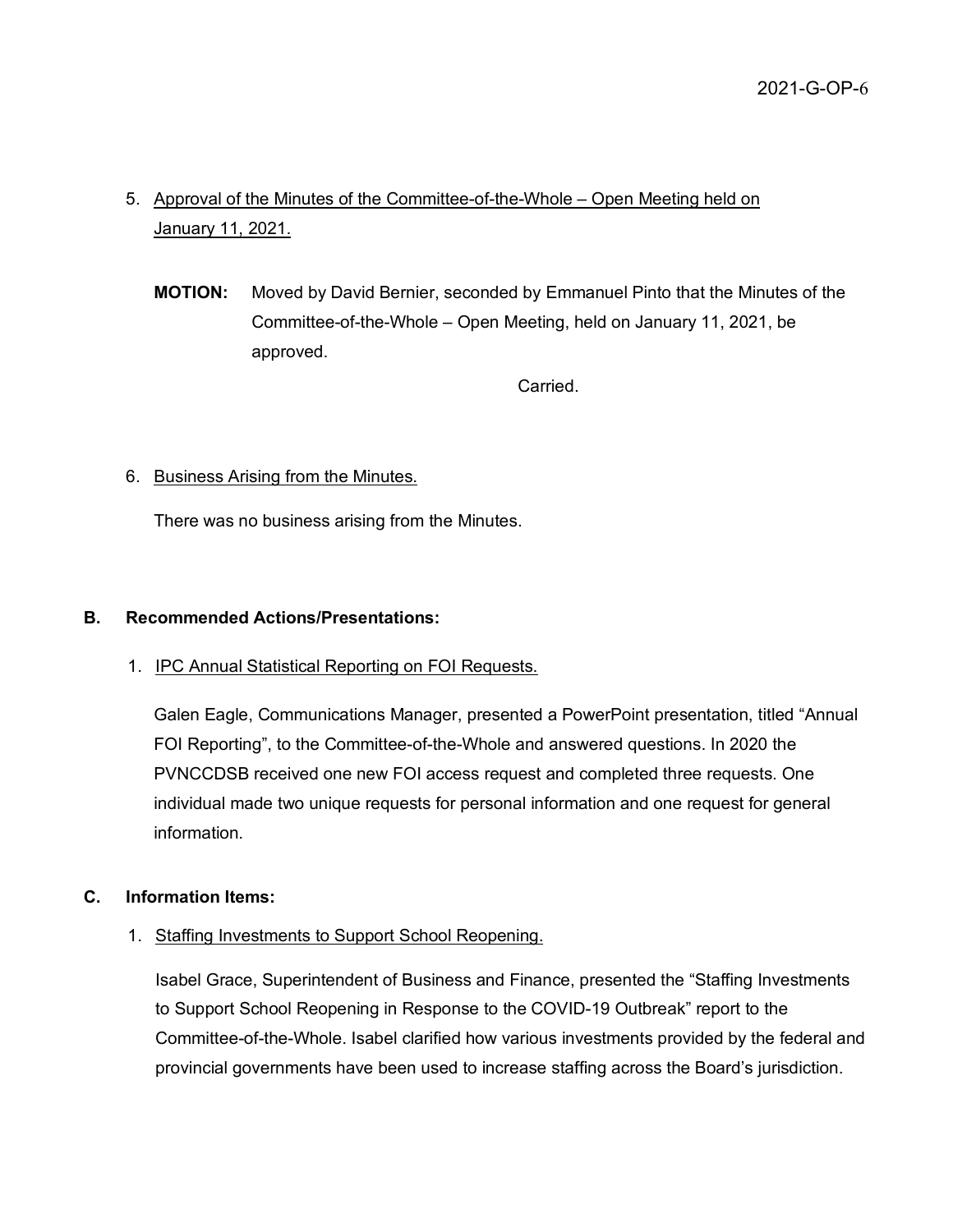## 2. Resource Investments to Support School Reopening.

Isabel Grace, Superintendent of Business and Finance, presented the "Resource Investments to Support School Reopening in Response to the COVID-19 Outbreak" report to the Committee-of-the-Whole and answered questions from Trustees. On February 1, 2021, the Ministry of Education provided information on the second phase allocation of the Federal Safe Return to Class Fund. This funding focuses on priorities to support the learning, health and safety of students for the remainder of the 2021 school year.

#### 3. 2021-22 Budget Planning.

Isabel Grace, Superintendent of Business and Finance, presented the "2021-22 Budget Planning" report to the Committee-of-the-Whole. Isabel also reviewed the tentative timetable with Trustees. Boards are not to expect any COVID related funding for 2021-22.

#### **D. Old Business:**

There was no old business.

#### **E. New Business:**

There was no new business.

#### **F. Next Meeting:**

1. Tuesday, April 6, 2021 – 6:30 p.m.